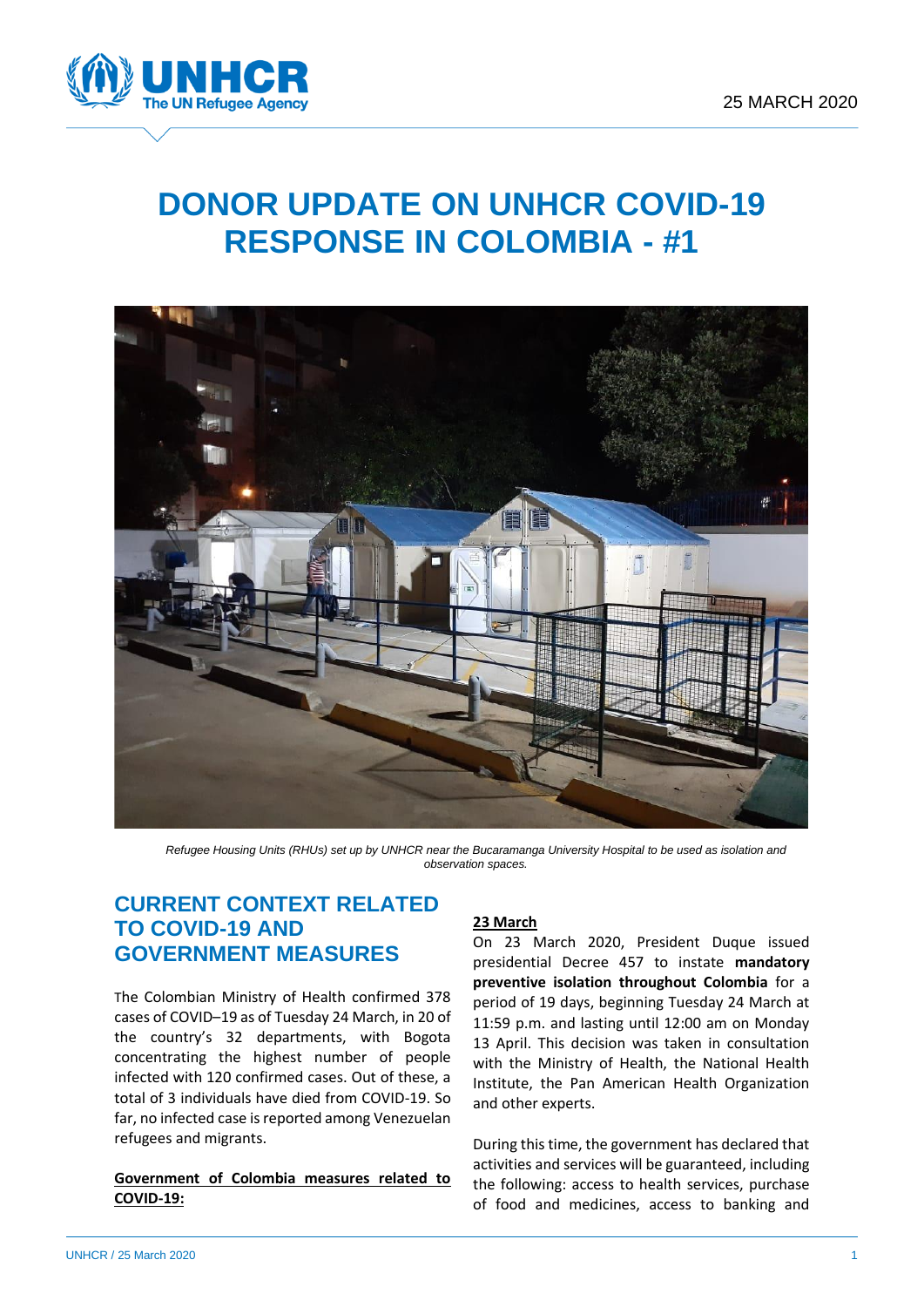

postal services, provision of essential public services and security services, among others. UN organizations and humanitarian partners directly involved in the COVID-19 response are authorized to continue circulating to provide essential services during the lock-down.

This action on the national level followed decisions that were taken on the municipal level in several parts of the country. Several locations including Bogota and Medellín already had mandatory quarantine simulation exercises in place since Friday, 20 March, while several border departments declared nightly curfews and mobility restrictions for public spaces.

#### **22 March**

President Duque announced on 22 March that the Colombian health sector will receive an allocation of over **COP 6 billion (USD 1.45 million)** to address COVID-19.

#### **19 March**

On 19 March 2020, the national government announced the allocation of **COP 14.8 billion (USD 3.6 million)** to address the economic emergency and the emission of economic and social measures to ensure employment, credit management and continuity of social programs.

#### **18 March**

A State of Emergency Decree was issued, valid from 20 March at 7:00 am until 31 May, which includes the mandatory preventive isolation of adults over 70.

#### **17 March**

President Duque announced complete closure of all land, maritime and riverine borders for nationals and foreigners until 30 May. As of 23rd of March 00:00, entry of any international passenger flights is prohibited for a period of 30 days.

Border crossings with Venezuela have been closed since 05:00 am on 14 March, and there is limited access to territory for persons in need of international protection. Authorities are maintaining open a humanitarian corridor for critical health cases at the three international bridges in Norte de Santander (see details below).



*UNHCR staff and Departmental Health Secretariat in Cucuta discussing the humanitarian corridor for Venezuelan refugees and migrants with critical health cases.*

The overall situation along the country's borders regularly monitored by UNHCR offices is as follows:

#### **1. Venezuelan Border**

Migration controls have been implemented throughout in the municipalities of Cúcuta, Pamplona, and Ocaña, Norte de Santander. UNHCR is concerned about deportations taking place without established procedures to identify persons with specific protection needs or checking health conditions.

In Arauca, people are reported to continue arriving through informal crossings; no cases of refoulement have been identified so far. However, borders remain officially closed, there is a notable decrease in refugees and migrants in public spaces; many Venezuelans are reported to have returned to Venezuela to be with their families during this time of quarantine.

The overall tense situation, in some cases compounded by statements by local officials, is causing an increase in xenophobia reported in several locations. In Casanare, media articles circulated referring to Venezuelans as a virus, and a demonstration took place on 19 March to ask for the deportation of Venezuelans from Tame (Arauca).

Since the border was closed on 14 March 2020, people in need of international protection no longer have access to Colombian territory. In coordination with Venezuelan authorities, the humanitarian corridors at two International Bridges in Norte de Santander (Simon Bolivar and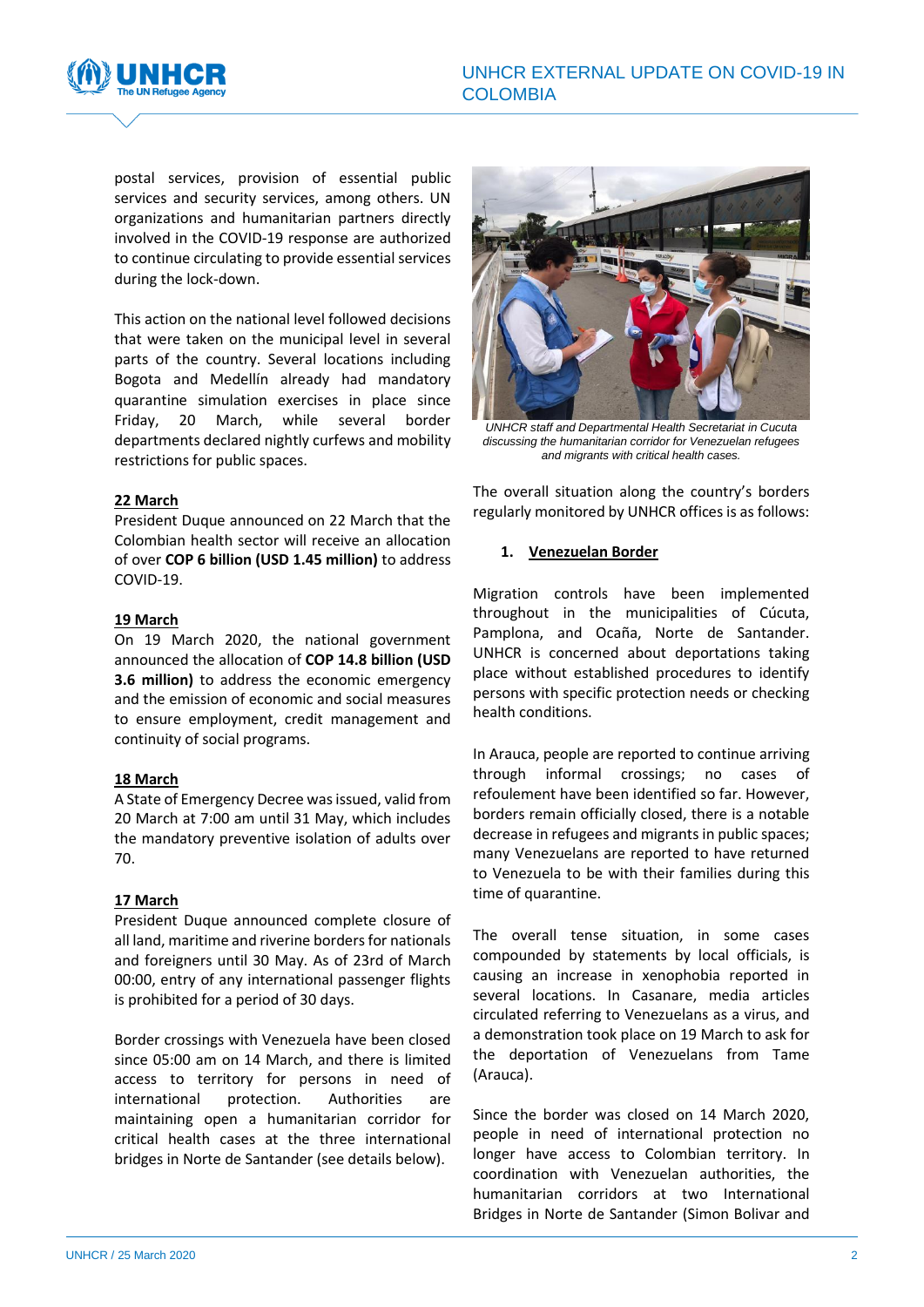

Puerto Santander) have been maintained open for persons with chronic or critical medical conditions. Upon arrival in Colombia, their health condition is evaluated/confirmed by health professionals. However, there is no process of identification and no protocol for entry for people in need of international protection.

Due to the border closure, the 4.9 million + Venezuelan pendular migrants holding Border Mobility Cards are no longer able to obtain food, medicine or cash in Colombia to support themselves and their families in Venezuela.

[Venezuelan mass media](https://www.instagram.com/tv/B-AEYRQhFxC7zDdSWTGtPrc3j1AJFcxTL8RUKc0/?igshid=1dias6trjie9l) reports that people continue returning to Venezuela through irregular border crossings, due to the growing lack of food and restrictions on access to health and livelihoods in Colombia.

#### **2. Ecuadorian border and Cali**

Large groups of Venezuelans trying to enter Colombia from Ecuador were reported last week with small groups rioting and using children to try to breach the border. ESMAD was present in Rumichaca during these events.

Local authorities in Ipiales requested support from the international community in a meeting held on 18 March which highlighted the lack of public resources. There have been so far no explicit incidents of xenophobia.

In Pasto, there have been no explicit incidents of xenophobia although local authorities have signaled their concerns about Venezuelans living in the street and staying indoors during the quarantine.

In Putumayo, awareness campaigns on the COVID-19 have been conducted with the support of the San Miguel Mayor´s office, the Municipal Health Secretary and the National Army along informal border crossings.

In Cali, Venezuelan as well as indigenous leaders are concerned about the people living in the streets seeking shelter. There have already been aggressions towards the population due to the inability to enable the quotas.

#### **3. Panamanian Border and Medellin**

In the port town of Necoclí near the Panamanian border, shipping companies used for overseas transport boat/riverine transport by people in mixed migration flows between Colombia and Panama have ceased transportation services as of 20 March 2020. Based on information from Migration Colombia and the formal/informal transportation sector, there are approximately 250 people (mainly extra-continental migrants) stranded in Necoclí. The Mayor´s office in coordination with other institutions is calling for a temporary shelter to be established for those stranded.

In various locations throughout Colombia, UNHCR has received reports that the suspension of most community kitchens due to COVID-19 measures has generated desperation among the Venezuelan population. Media reported Venezuelans trying to enter private properties to obtain food in several border locations and cities further inland.

## **UNHCR'S RESPONSE TO COVID-19, INCLUDING REPRIORITIZATION**

#### **Health and hygiene/prevention measures:**

UNHCR Cúcuta has re-prioritized USD 100,000 in its budget to enhance epidemiologic controls by the departmental health authorities through additional staff and support the functioning of the Centre of Emergency Response (CRUE).

UNHCR Cúcuta provided five telephone lines to the Secretary of Health of the Municipality of Cúcuta, in order for them to establish a COVID-19 call center to respond to questions and orient the local population to visit the health centre if necessary. In coordination with health authorities, UNHCR Cúcuta provided thirteen Refugee Housing Units (RHUs) to Bucaramanga University Hospital (7), Erasmo Meos Hospital in Cúcuta (2), and Pamplona Hospital (4) to establish observation and isolation spaces.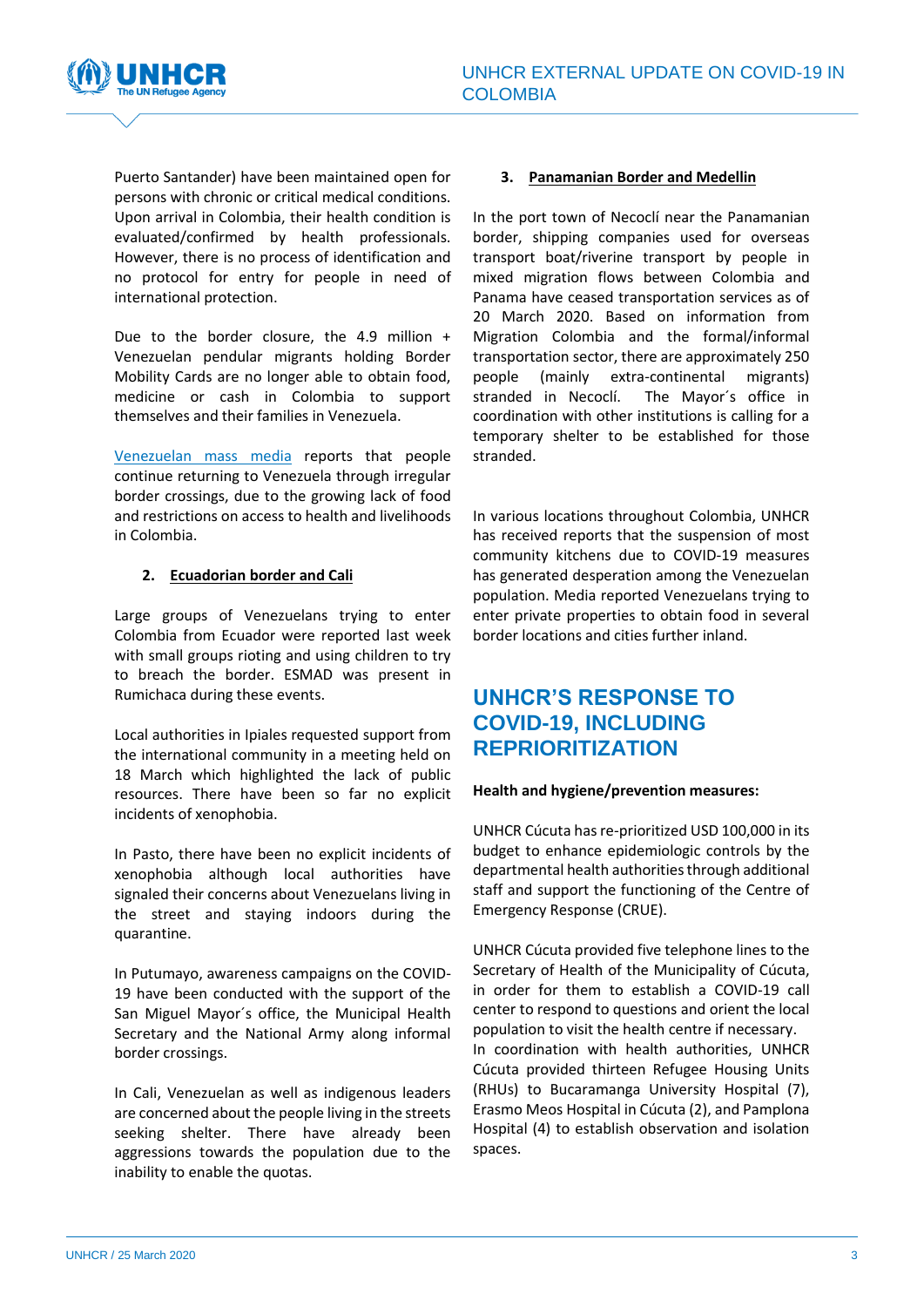



*UNHCR supports the health response to COVID-19 at the border with Venezuela and Colombia by installing Refugee Housing Units that will serve as observation and isolation spaces at the hospital.*



*A woman washes her hands at a new handwashing point installed by UNHCR at the Integrated Assistance Centre in Riohacha, La Guajira.*

In the Integrated Assistance Center in Maicao, La Guajira, new entries have been suspended in line with government directions, exceptions only for particular protection cases, and continuation of the scheduled exit strategy. Restriction of movement is being implemented in the CAI: kitchens, childfriendly spaces and other communal areas are closed. Food and material for family activities are being delivered directly to each individual family units at their refugee housing units. Cash for work programs are being continued complying with social distancing measures. Other measures include:

- Hygiene prevention measures: a) instalment of 20 hand washing points, b) daily informative sessions on hygiene, c) distribution of information material on COVID-19, d) delivery of soap to every family, e) strengthening of community committees that promote hygiene measures.
- Designation of a health area in cooperation with NRC in order to activate the reporting route for potential COVID-19 cases.
- Delivery of health training sessions from Secretary of Health to UNHCR & DRC personnel in order to improve the identification of COVID – 19 symptoms.

Similar hygiene measures are being taken at smaller temporary shelters in La Guajira, where entries and exits are cancelled. Health evaluation procedures are being stepped up as well as CBI, which aims to partially substitute loss of revenue. Sanitary inspections are carried out in coordination with medical staff. The dining hall is being served in shifts. Child-friendly spaces remain open for now given low number of children.

UNHCR Cali is distributing custom made hygiene kits (masks, latex gloves, antibacterial gel, wet wipes with hypocaloric, paper towels, liquid soap) to UNHCR points of contact and partners to elevate basic health standards among Venezuelan refugees and migrants, particularly for those living in the streets. This is expected to be broadened with further support from GIFMM members.

During the 4-day preventive isolation period in Bogota which began on 19 March, UNHCR and GIFMM members supported the Mayor's Office with hygiene kits in small temporary shelters to benefit Venezuelan refugees and migrants living in the streets in Bogota.

UNHCR Putumayo donated a mechanical ventilator for resuscitation to the Mocoa Hospital to support the health response to Colombian and refugee & migrant populations from Venezuela.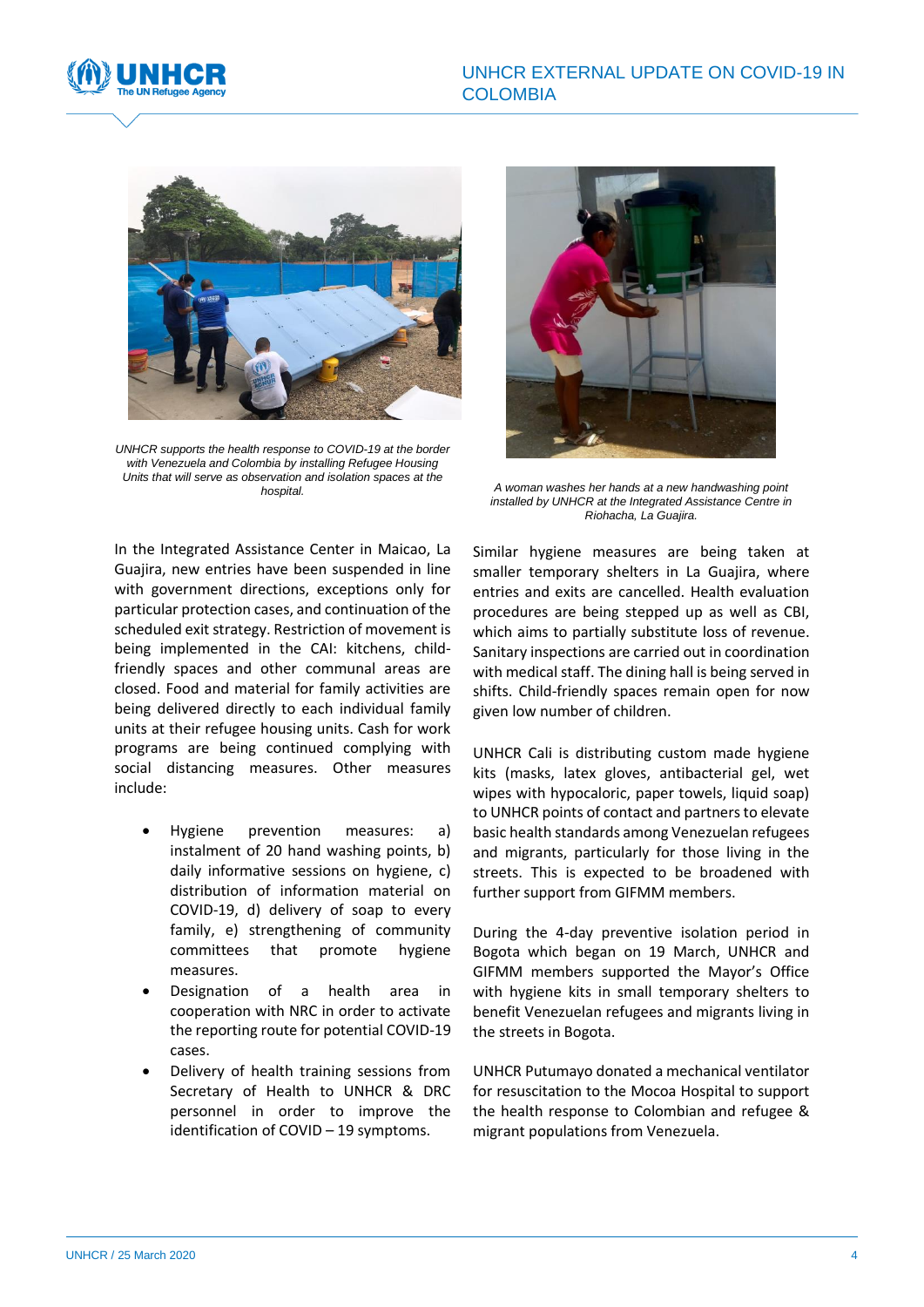



*UNHCR Putumayo donated a mechanical ventilator for resuscitation to the Mocoa Hospital to support the health response to Colombian and refugee & migrant populations from Venezuela*

#### **Protection**

To ensure continued operation of its Information and Orientation Centers (PAOs), UNHCR activated call centers in 24 locations nationwide (detailed contact information available here: [https://www.instagram.com/p/B97s8AiBd7X/\)](https://www.instagram.com/p/B97s8AiBd7X/) to provide orientation on prevention measures and where to call/go in case of suspected COVID-19 cases, identify cases needing urgent assistance, SGVB prevention and response measures during the mandatory isolation period, rights, regularization procedures and access to services. Cases are recorded in PRIMES, UNHCR's registration, identity management and case management system.



*Through the Somos Panas campaign, UNHCR informs beneficiaries about its telephone call centers, providing phone numbers for up-to-date information throughout Colombia.*

The Departmental Health Institute (IDS) in Cucuta inspected the Safe Spaces for pregnant and lactating women and survivors of gender-based violence run by UNHCR and found they complied with the COVID-19 health and sanitary recommendations. As such the centers, hosting fewer than 50 individuals, can continue functioning.



*UNHCR staff discussing with a pregnant Venezuelan woman in La Guajira about her needs.*

UNHCR provided technical assistance to the Bucaramanga authorities in utilizing UNHCR's Protection Monitoring Tool to identify people living on the streets with specific protection needs, in order to provide them with temporary shelter. In total, 28 people living on the streets were interviewed.

UNHCR is working closely with GIFMM partners in strengthening Communicating with Communities efforts across the country. Informational materials and digital messages are being distributed to Venezuelan associations and community networks via WhatsApp regarding measures to prevent the spread of COVID-19 and on ways to reduce the negative psychosocial effects related to isolation. In Cucuta, the Office coordinates these activities with a network of volunteer community promoters in eight neighborhoods.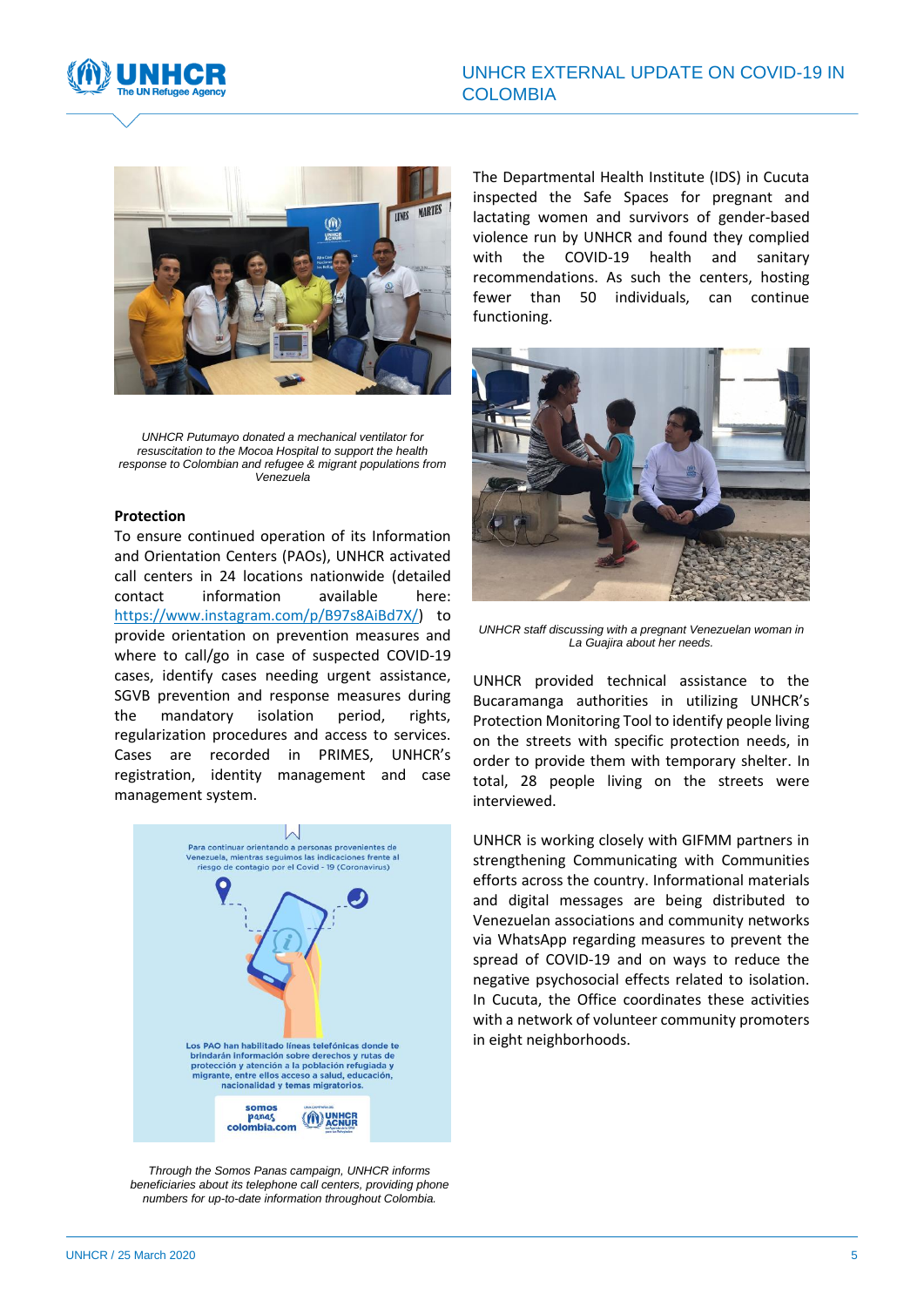



#### **INFORMACIÓN DE INTERÉS** (M) UNHCR

La Agencia de la ONU para los Refugiados - ACNUR le informa que debido a las medidas de prevención, contención y mitigación del covid-19 (Coronavirus), se brindará información únicamente a través<br>del correo electrónico colme@unhcr.org o las líneas telefónicas:



Si tiene dificultades para comunicarse, déjenos en el buzón su información de<br>contacto y motivo de consulta. Nosotros lo contactaremos.

*UNHCR is providing alternatives for Venezuelan refugees and migrants persons of concern who are unable to access its offices due to measures put in place related to the COVID-19.*

#### **Food Security and Nutrition**

UNHCR is providing food assistance to families previously using the child-friendly space in Bucaramanga, Santander department, as the space has closed following the Government measures related to COVID-19.

#### **Shelter, NFIs and WASH**

In Medellin, one emergency shelter for extremely vulnerable cases will continue to operate. Cash for shelter will continue to be distributed by Red Cross to Venezuelan refugees and migrants, and UNHCR has reprogrammed some of its activities in order to step up its cash response.

UNHCR is also partnering with local authorities in opening 10 points in the Medellin city center to serve people in a street like situation with showers, sanitary services, toilet and food. The Mayor reiterated his commitment to provide humanitarian aid regardless of nationality to 50 rundown boarding houses (*inquilinatos*).

UNHCR Pasto is coordinating with the GIFMM and local authorities the establishment of a shelter for Venezuelans at risk of contagion with COVID-19 who cannot afford accommodation and cannot meet the conditions of auto-isolation. A similar measure is being considered in Ipiales, where a significant number of Venezuelans recently returned from Ecuador are in need of shelter options to comply with social distancing and lockdown regulations.

**Reduced, suspended or stopped UNHCR activities include:**

UNHCR Support Spaces at official border crossings, as well as those maintained by other humanitarian agencies, remain closed.

A planned new temporary shelter in Tunja will not be established for the time being as the government has asked for collective/temporary shelters to be emptied or at least occupancy to be reduced to less than 50 people.

The planned installation of Phase 4 of the Integrated Assistance Center Maicao will be suspended until restrictions are lifted on new Venezuelans entering collective shelters.

Biometric registration of beneficiaries in PRIMES has been reduced as there is limited capacity to attend to them in person. Those assisted via telephone will be registered in the more basic Reception module.

Several planned training programmes will be postponed or will require less cost due to meetings being carried out via Skype.

Technical assistance to government institutions (mainly training workshops and technical assistance to the Civil Registry) have been deprioritized at least for the first semester, as well as planned support to the Government's returnee programme which will be reduced.

A planned cash for work programme with an environmental protection and community integration focus will be put off to the second semester.

Some activities related to the promotion of labor insertion of Venezuelans have also been deprioritized given the expected overall downturn in terms of employment opportunities in the short term.

### **CURRENT GAPS TO PROVIDE ADEQUATE RESPONSE**

Additional support to Venezuelan refugees and migrants in vulnerable condition needed in the areas of shelter, and WASH, with special orientation on prevention and response interventions for suspected and confirmed cases of COVID-19 infection.